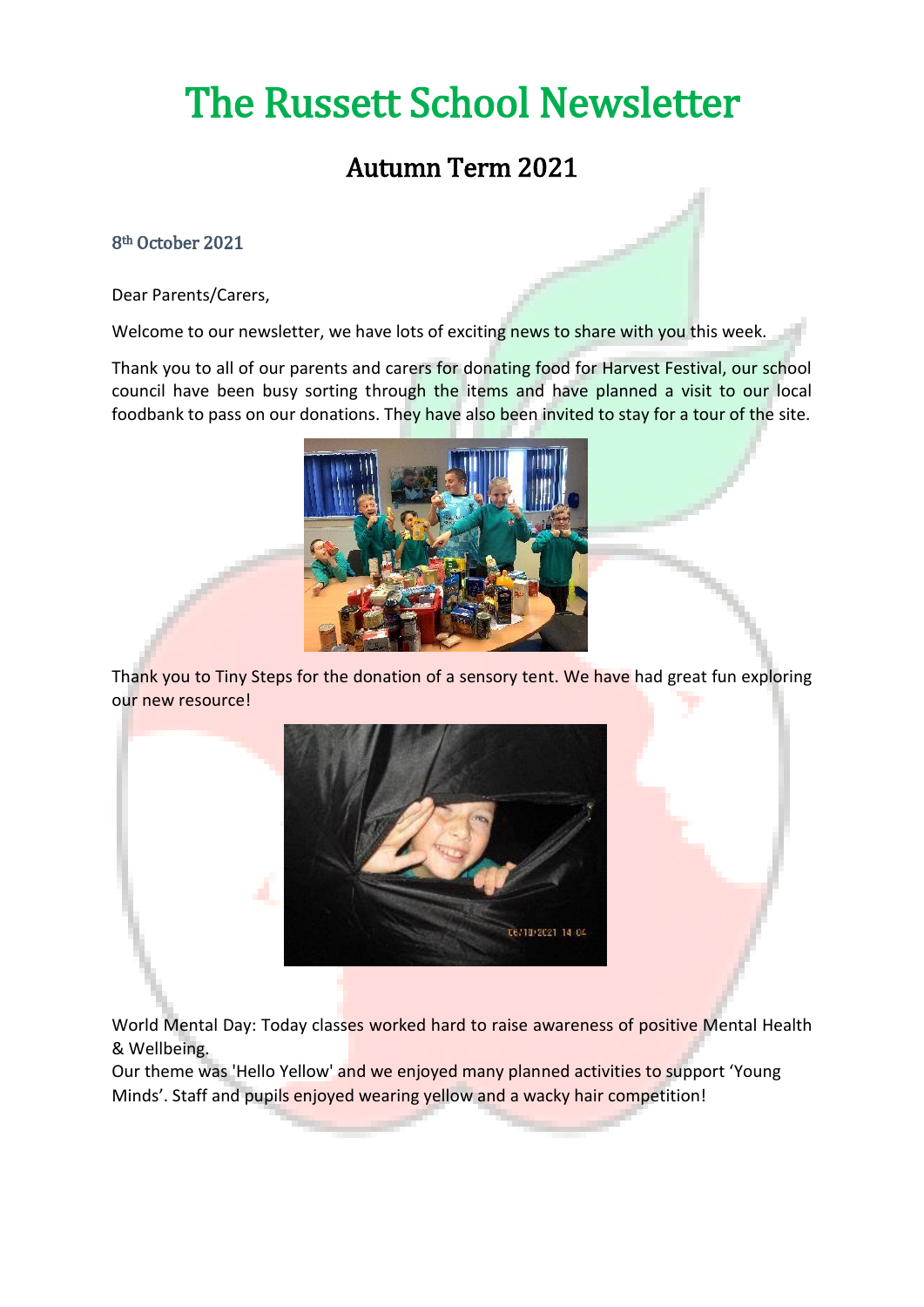

Our new room has been named The Rainbow Room! Pupils are enjoying the space to engage in physiotherapy and specialist activities. We are hoping to start individual and group therapy work soon.

### Covid 19 Update:

We have had cases of Covid confirmed in school. Parents & Carers have been notified as directed by our Local Health Protection Team. We are also experiencing a high number of absences of pupils and staff linked to Covid 19.

Twice weekly testing is still recommended for our secondary aged pupils and all staff. Please be reassured that we continue to adopt the highest standards in our risk management of Covid 19. I would like to thank all parents and carers for their support and understanding as we continue to implement government guidelines.

As always, please contact our academy if you have any questions or queries.

### Online Safety

The NSPCC has lots of advice and support to help, including free online safety resources, from setting up parental controls to advice on online games and video apps, they can help you to understand the risks and keep your child safe. Please follow the link Online Safety for Children - [Tips & Guides | NSPCC](https://www.nspcc.org.uk/keeping-children-safe/online-safety/)

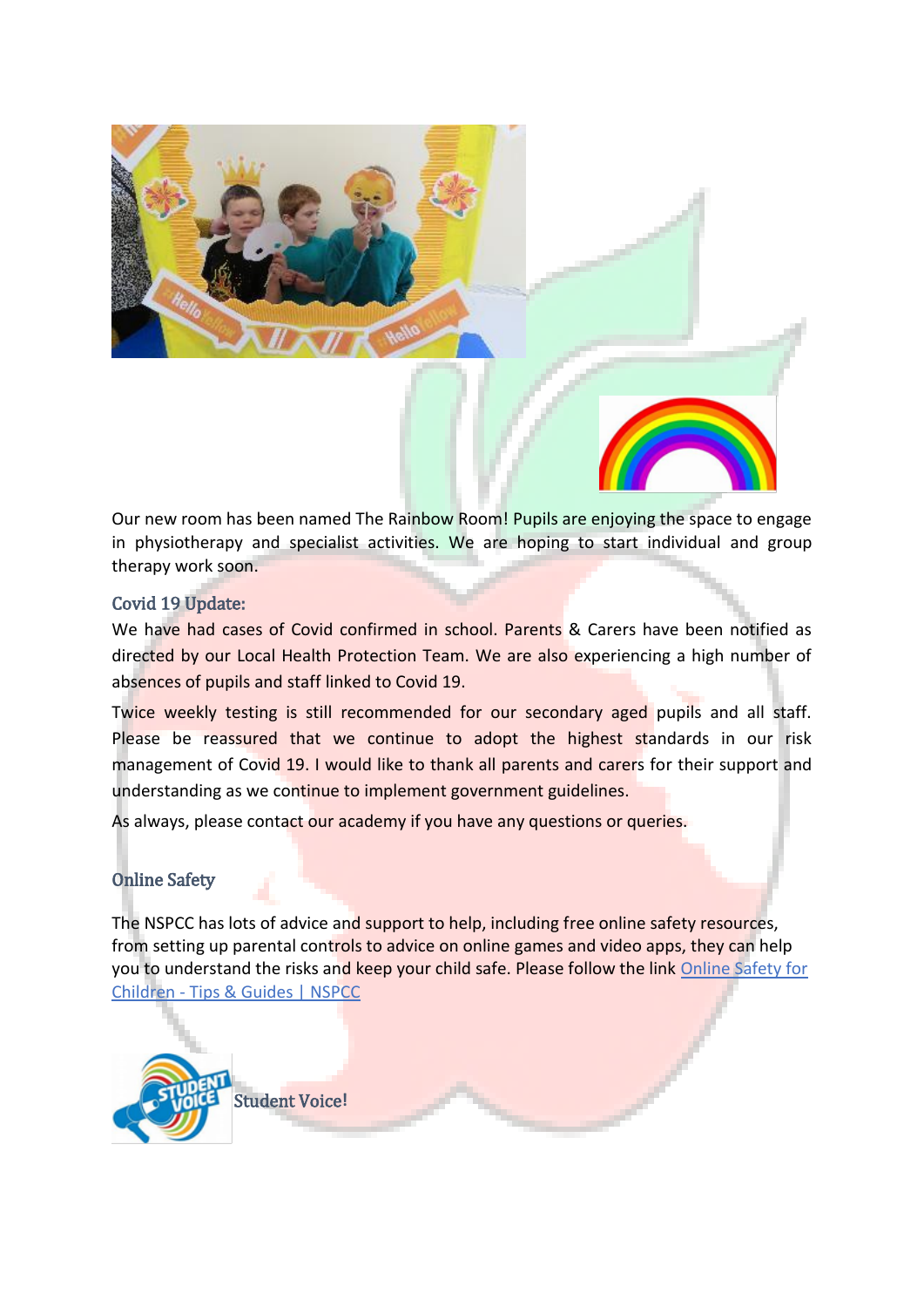Please enjoy hearing what some of our children and young people have said about us or shown us this week

- I have enjoyed using puppets Austin
- The shape monster game made me laugh Rohan
- I have really enjoyed student council this week –Finleigh
- Making frames in forest school was great Brooke
- Mazi has enjoyed reading and space week.

### Parent Carer Forum

Information on behalf of the Parent Carer Forum:

Please find below a link to the PCF CW&C members news update with our upcoming events.

[https://mailchi.mp/634aabe3e5be/members-event-update-sept-2021-13432247?e=\[UNIQID\]](https://mailchi.mp/634aabe3e5be/members-event-update-sept-2021-13432247?e=%5bUNIQID%5d)

Please also follow the link for information regarding vacant representative roles at present.

## Photo Gallery

Room 1 we have explored all things Autumn. We have explored the leaves and made our very own trees with different colours, and a wreath with natural materials too.



Room 4 have really enjoyed learning about Harvest this week, we have had lots of fun exploring the Autumn season in Forest school, we made clay leaf prints and then painted them to look like the leaves that have fallen from the trees!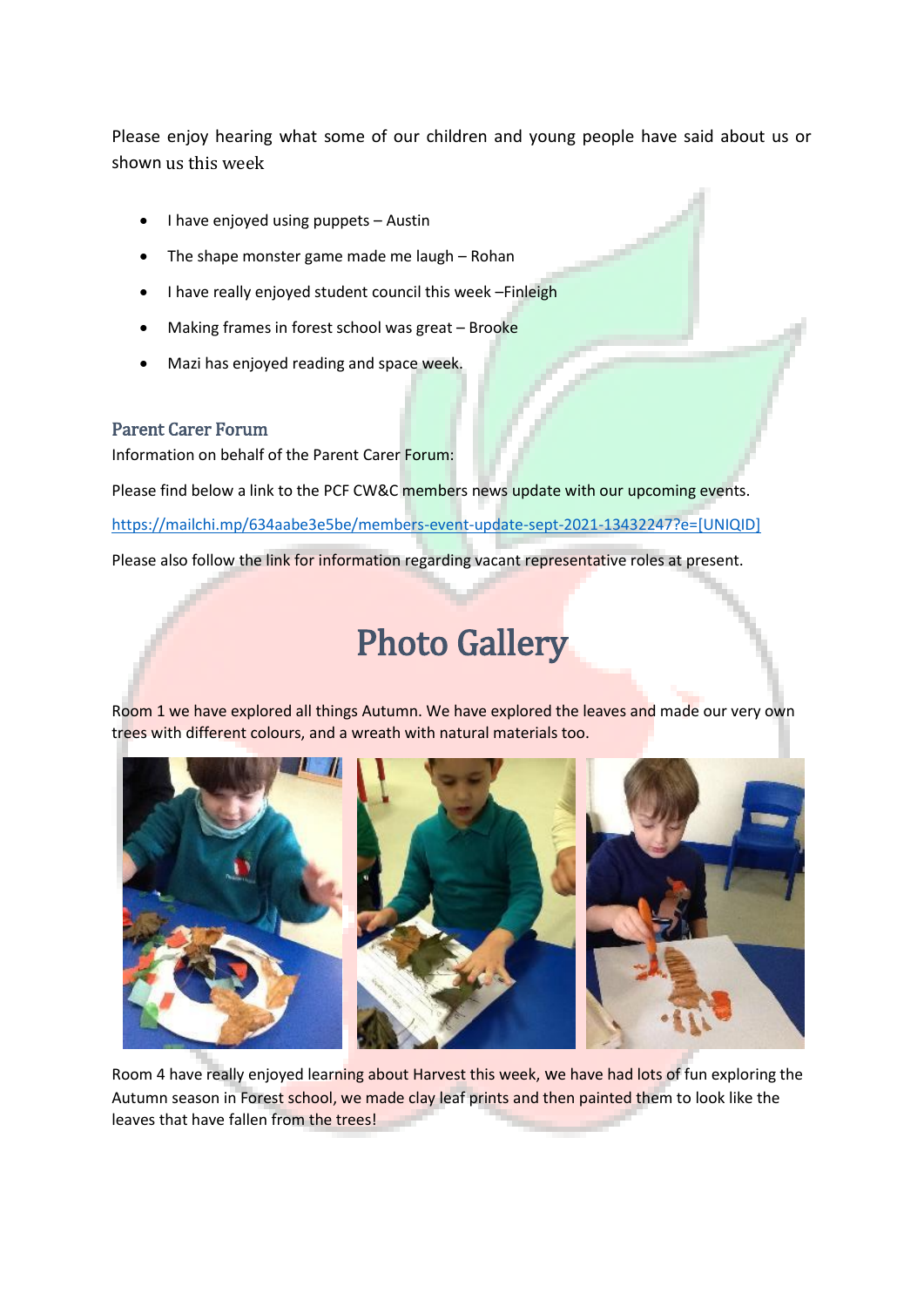

Room 3 have enjoyed exploring 2D shapes and their properties in maths this week. We had fun identifying, describing and making shapes as well as playing "guess the shape" and "shape monsters." Our new text Charlie and the Chocolate Factory has inspired some exciting new sweet designs and character profiles.



Pupils across school enjoyed visiting our new Rainbow Room to participate in 'Yoga with Will'.